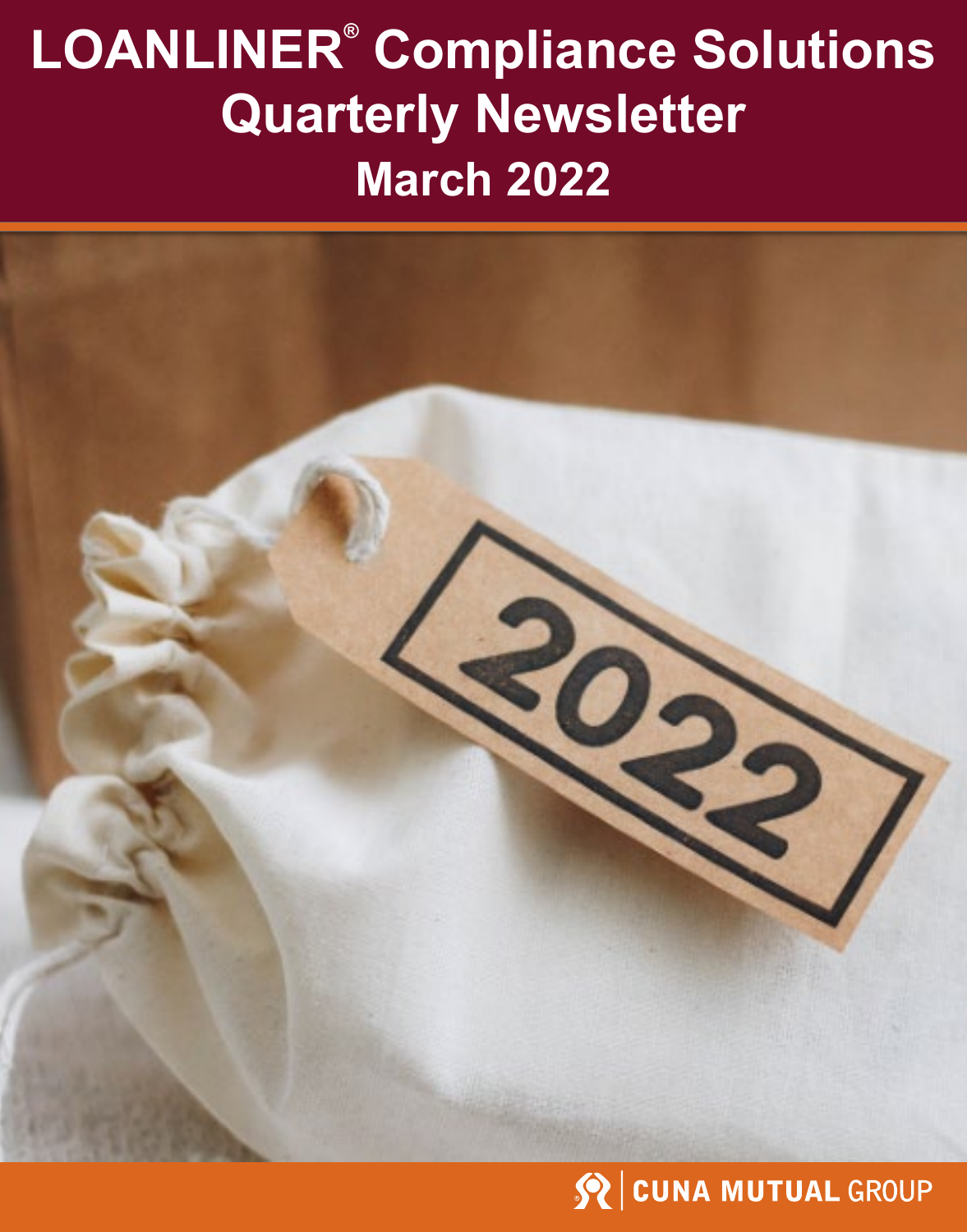## **LOANLINER Document Mapping Best Practices**

Please review the following best practices for mapping LOANLINER documents to ensure clean and compliant versions are delivered to your members.

- For documents mapped in a core/data processing (DP) system or loan origination system (LOS) for the first time, use the most recent versions from LOANLINER.
	- $\circ$  If your credit union is converting from one DP/LOS to a new DP/LOS, contact LOANLINER to deliver files for use on the new system. DO NOT forward files from your existing system to the new DP/LOS. Those files may have been manipulated to meet the specific needs of that system. A second manipulation of any file increases the risk of undesired and unintended consequences.
	- o LOANLINER does not charge credit unions to deliver new/current files to licensed system providers.
- While LOANLINER documents are created to include digital signature fields, e-signature and document delivery functionality resides with the DP/LOS provider. Discuss and confirm capabilities with the system provider.
- If you have questions or are unsure of something, please [contact us](https://www.cunamutual.com/resource-library/lending/secure/loanliner-compliance/get-more-information).

You may order documents for delivery to a new system provider [here](https://www.cunamutual.com/resource-library/lending/secure/loanliner-compliance/order-documents) or by calling 800.356.5012.

When ordering, please provide your data processor (DP) and loan origination system (LOS) to ensure documents are being sent to the correct location and in the preferred format.

LOANLINER can also provide electronic documents to dealer management system (DMS) vendors for mapping and to make available to their dealership customers. Simply provide the name of the DMS vendor for the dealership when the document is ordered.

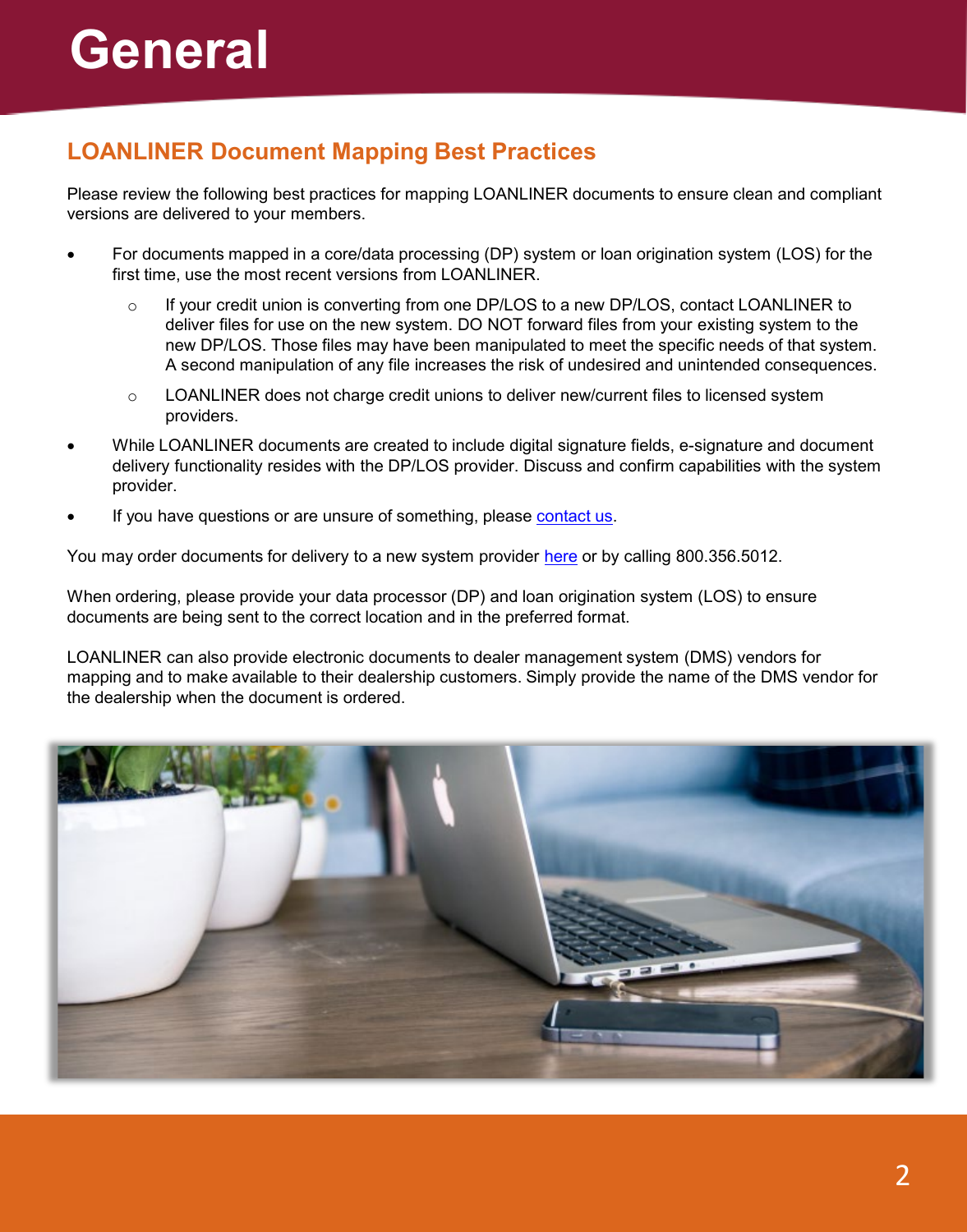## **Support Your Loans with Compliance Peace of Mind: Three New Documents Available**

Three new documents are now available to support your existing lines of credit and credit card accounts – a Skip Payment Request and Authorization, Credit Limit Increase Request, and Credit Card Authorized User Request:

### *Skip Payment Request and Authorization (MXX92\*)*

Documents a member's request and agreement to skip a payment on a line of credit or credit card account, and your credit union's approval or denial of the request. Additionally, the document may be used whether your credit union charges a fee to skip a payment or not.

The document complies with Regulation Z subsequent disclosure requirements for skipped payments. When using this document, all borrowers on the account must sign and agree to the skipped payments.

### *Credit Limit Increase Request (MXX91\*)*

Documents a member's request to increase their limit on a line of credit or credit card account, and your credit union's approval or denial of the request. Additionally, it provides a reminder to credit union staff to send an Adverse Action Notice when the request is denied.

The document obtains written instruction permitting your credit union to pull a credit report to evaluate the request, and to pull a credit report to cross-sell other products and services.

### *Credit Card Authorized User Request (MXC93\*)*

Documents a cardholder's request to add or remove an authorized user on their credit card account. It establishes and obtains agreement from both the cardholder and the authorized user.

You may order the new documents [here](https://www.cunamutual.com/resource-library/lending/secure/loanliner-compliance/order-documents/order-new-documents) or by calling 800.356.5012. Visit the [Lending Resource Center](https://www.cunamutual.com/resource-library/lending/secure/loanliner-compliance/document-resources) to see samples.

## **Question of the Quarter**

### **QUESTION:**

Should a guarantor or co-signer receive a Risk-Based Pricing Notice?

### **ANSWER:**

No. Only those who are or would be borrowers should receive a Risk-Based Pricing Notice. Regulation V § 1022.72(a)(2) clarifies that only those to whom credit is offered, granted, extended, or otherwise provided are entitled to a Risk-Based Pricing Notice. Guarantors and co-signers would not receive a notice, as they are not borrowers.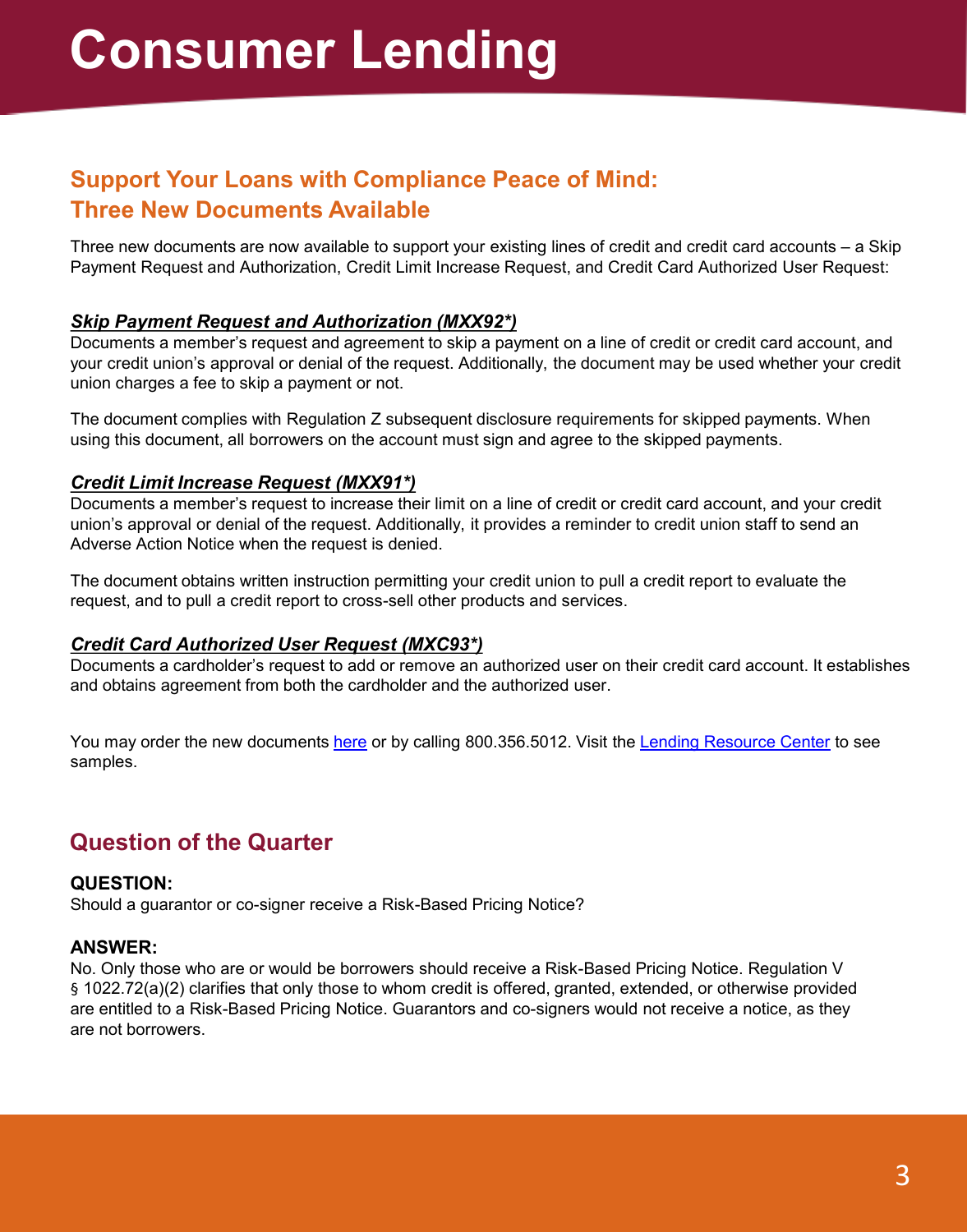## **New Document - Intent to Proceed**

In response to many requests, LOANLINER Compliance Solutions has developed a new Intent to Proceed (EST80\*) document that credit unions can provide to members when they deliver the Loan Estimate. This document will help credit unions fully document their members' intent to proceed with these closed-end mortgage loan applications.

As stated in Regulation Z, all closed-end consumer transactions secured by real property, or a cooperative unit require a creditor to provide the consumer with a Loan Estimate within three business days of receiving the consumer's application. Regulation Z also prohibits a creditor from imposing a fee on a consumer in connection with that mortgage application before the consumer has received the Loan Estimate and has indicated to the creditor their intent to proceed with the transaction described by those disclosures.

A consumer may indicate their intent to proceed in any manner the consumer chooses, unless a particular manner of communication is required by the lender. It is important to note that a consumer's silence does not indicate their intent since it cannot be documented to satisfy the record retention requirements (Regulation Z § 1026.25).

You may order this new electronic document [here](https://www.cunamutual.com/resource-library/lending/secure/loanliner-compliance/order-documents) or by calling 800.356.5012.



## **Question of the Quarter**

### **QUESTION:**

Fees cannot be charged on closed-end consumer transactions secured by real property or a cooperative unit until the consumer indicates their intent to proceed. Can the credit union charge a credit report fee?

### **ANSWER:**

Yes. Regulation Z § 1026.19(e)(2)(B) allows a creditor to impose a bona fide and reasonable fee for obtaining the consumer's credit report before the consumer has received the Loan Estimate.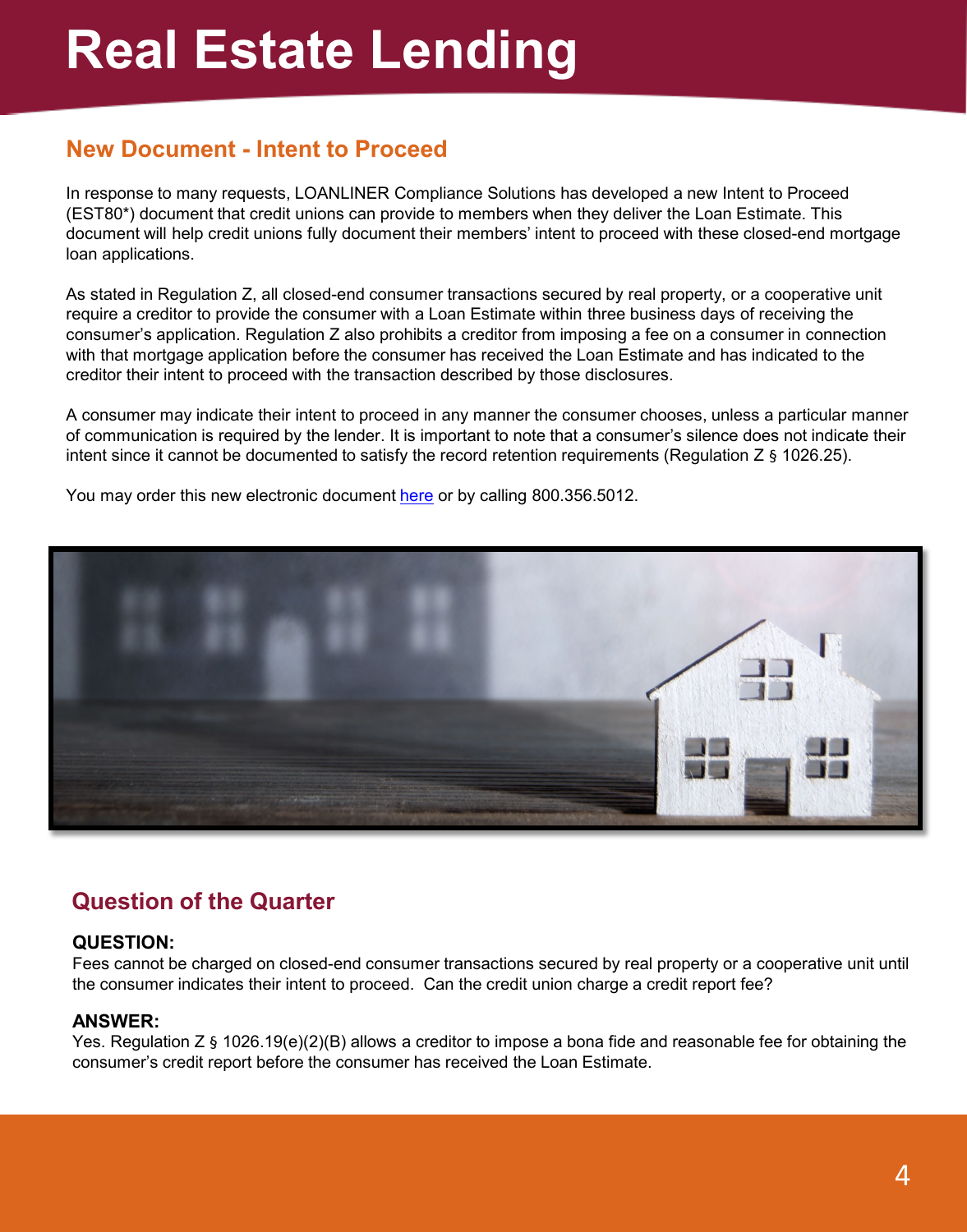## **Deposit**



## **Debit Card Preauthorization Disclosures Expanded**

Several deposit document enhancements have been made in recent years to provide members with additional clarity regarding overdraft protection programs and related fee assessments. These enhancements include expanded disclosures regarding the process of posting transactions to member accounts.

Credit unions using the consumer Membership and Account Agreement (MAA) and/or Business MAA have the option to include a section entitled "How Transactions are Posted to Your Account." This section details the timing and manner in which credit and debit transactions are posted to member accounts, including signature-based debit card transactions.

The signature-based debit card transaction disclosures have been expanded to further detail the preauthorization process, including an example that illustrates how members may incur overdraft fees at the time their transactions post, even when those transactions are previously authorized. You may view the enhanced "Signature-Based Debit Card Transactions" section in current samples of the [MAA](https://www.cunamutual.com/-/media/cunamutual/lending/loanliner-document-solutions/secure/loanliner-document-samples/consumer-deposit/d1000.pdf) (see Section 14b) or [Business MAA](https://www.cunamutual.com/-/media/cunamutual/lending/loanliner-document-solutions/secure/loanliner-document-samples/business-services/db100.pdf) (see Section 9c).

Credit unions that have opted to include the "How Transactions are Posted to Your Account" section in the MAA and/or Business MAA may order updated agreement(s) [here](https://www.cunamutual.com/resource-library/lending/secure/loanliner-compliance/order-documents/order-new-documents) or by calling 800.356.5012.

## **Question of the Quarter**

### **QUESTION:**

Do LOANLINER documents include language that allows credit unions to shift liability to members for misdirected wire transfers when they provide incorrect recipient (beneficiary) or financial institution information to the credit union?

### **ANSWER:**

Yes. The [Fund/Wire Transfer Request](https://www.cunamutual.com/-/media/cunamutual/lending/loanliner-document-solutions/secure/loanliner-document-samples/business-services/d2300.pdf) includes this type of risk-shifting language within the document's signature section. Similar provisions also included in the "Fund Transfers" sections of the [MAA](https://www.cunamutual.com/-/media/cunamutual/lending/loanliner-document-solutions/secure/loanliner-document-samples/consumer-deposit/d1000.pdf) and [Business MAA](https://www.cunamutual.com/-/media/cunamutual/lending/loanliner-document-solutions/secure/loanliner-document-samples/business-services/db100.pdf) (see paragraph entitled "Identifying Information").